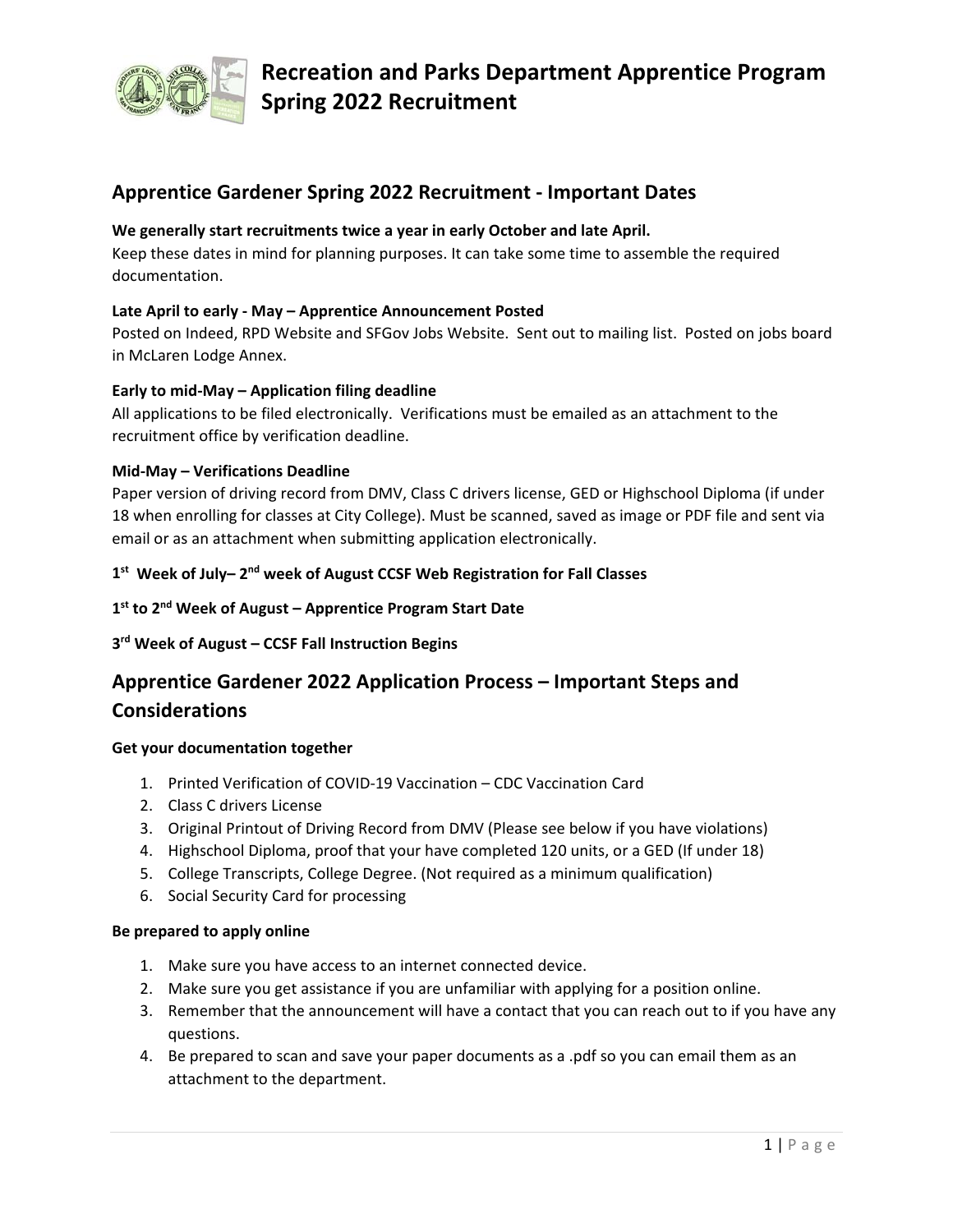

# **Recreation and Parks Department Apprentice Program Spring 2022 Recruitment**

## **Be prepared for the test and interview**

- 1. We administer a test that measures basic math skills and reading comprehension.
- 2. We expect all candidates to safely lift and carry at least 50lb pounds unaided.
- 3. You will be interviewed by a three‐person panel. Make sure to brush up on your interview skills. Remember this is a formal civil service interview with scripted questions.

#### **Be prepared to get a drug test and complete a medical exam**

**1.** The department must follow federal drug and alcohol testing guidelines. Also, all candidates must pass the medical exam.

## **All applicants must provide verification of COVID‐19 Vaccination before being considered for the position**

#### **Make sure to carefully review the minimum and desirable qualifications for the position**

1. When you submit your work experience and resume make sure to highlight those duties that match the essential duties and desirable qualifications listed on the job announcement.

#### **Get your driver's license**

**1.** Invest in getting a drivers license. Most field positions require use of a city vehicle and driving is considered and essential duty. Make this your first goal if you decide you are interested in a career with the city as a tradesperson.

#### **Look into getting your record driving record cleared**

1. If possible, get moving violations or DUI expunged from your record with the assistance of an attorney.

#### **If you have a criminal record**

2. If you have a criminal record you may want to inquire as to whether it may disqualify you from getting the position. If that is the case, you may be able to get it expunged from your record with the assistance of an attorney. It all depends on how long ago the incident happened and the nature of what occurred.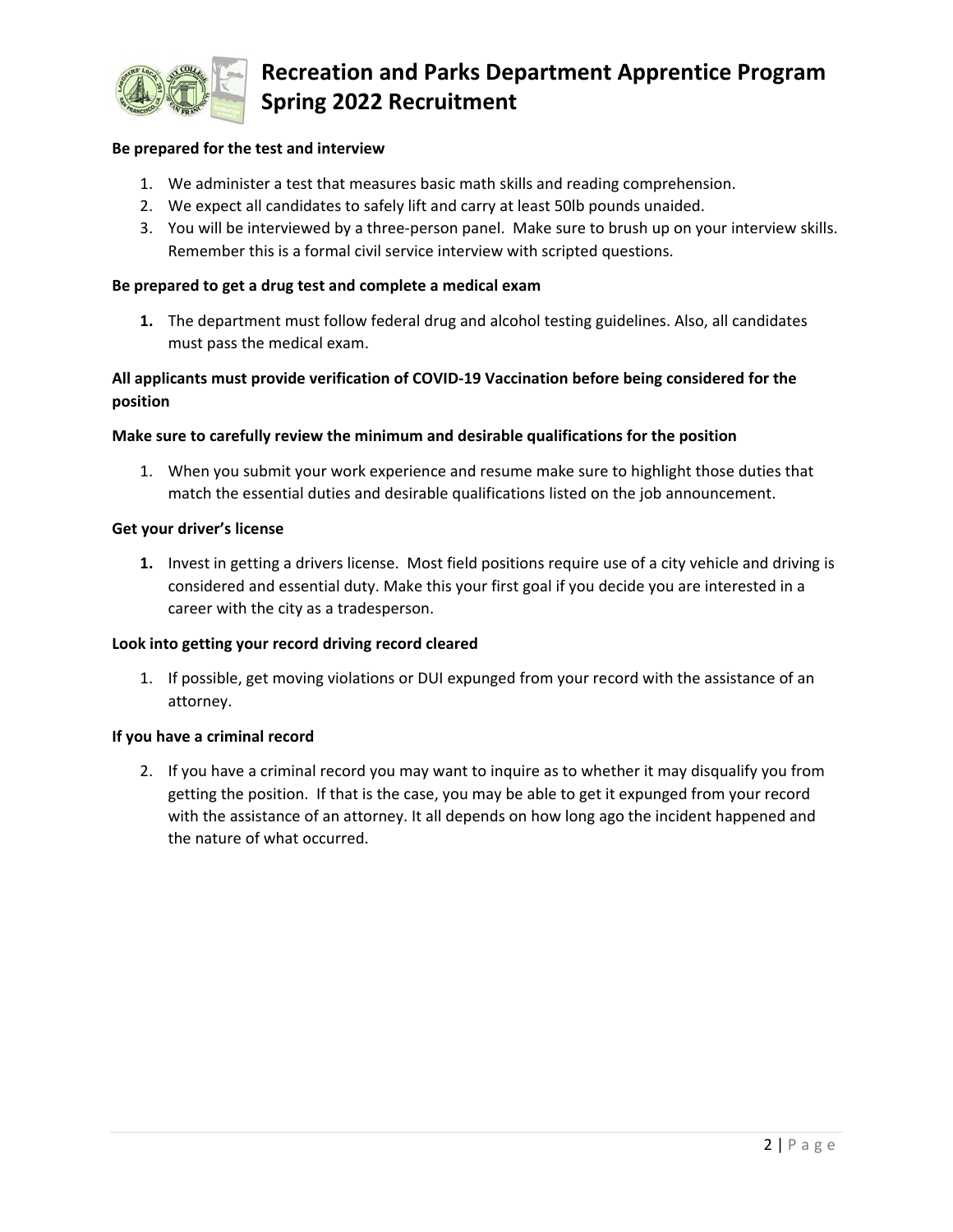

# **Recreation and Parks Department Apprentice Program Spring 2022 Recruitment**

## **Apprentice Gardener Job Description.**

The Apprentice Gardener is a trainee classification which performs routine and basic duties to assist Gardeners in the care of athletic fields, squares, parks, playgrounds, stadiums, thoroughfares, medians and/or other landscaped areas. Under direct supervision, learns to perform care and maintenance of a variety of plants and landscaped areas, including planting, pruning and pest control; removes debris and litter; operates hand or power lawn mower; performs routine maintenance of tools and equipment; and performs related duties as required. Assigned duties increase in scope and difficulty as the Apprentice Gardener demonstrates skills in performing diverse duties that are learned through an on‐the‐job training rotation. Work is performed under direct supervision and is evaluated on the basis of progress in a structured work experience training program. Demonstrated competence and successful completion of a minimum of 3,000 hours of the structured apprentice training program leads to meeting the minimum qualifications for the promotional class of 3417 Gardener. Failure to achieve demonstrated competence and acceptable work habits or the inability to complete the training program within two (2) years results in loss of employment in the 3410 class. The appointing officer may provide an extension of time to complete the training program, however, appointments to this class cannot exceed 3 years.

## **City College Course Work Requirements to complete Apprentice Program:**

All Apprentices must complete the following courses within the 24‐month period between hire date and graduation; Classes will be scheduled within the time frame of the program. All classes must be completed with a C/Pass grade or better to remain in the program and receive a certificate of completion.

OH 50 – Introduction to Horticulture

OH 76 – Fall & Winter Plant ID

OH 77 – Spring and Summer Plant ID

OH 66 – Irrigation

## **Example of Important and Essential Duties:**

1. Participates in a structured on‐the‐job and classroom training program and learns routine and basic manual labor tasks.

2. Waters lawns, planted areas and playfields, manually or by means of automatic sprinklers; uses hand or power mower to cut lawns; fertilizes lawns, shrubs and flower beds.

3. Performs routine and limited trimming and pruning of shrubs and hedges by use of hand or power shears; gathers and disposes of cuttings.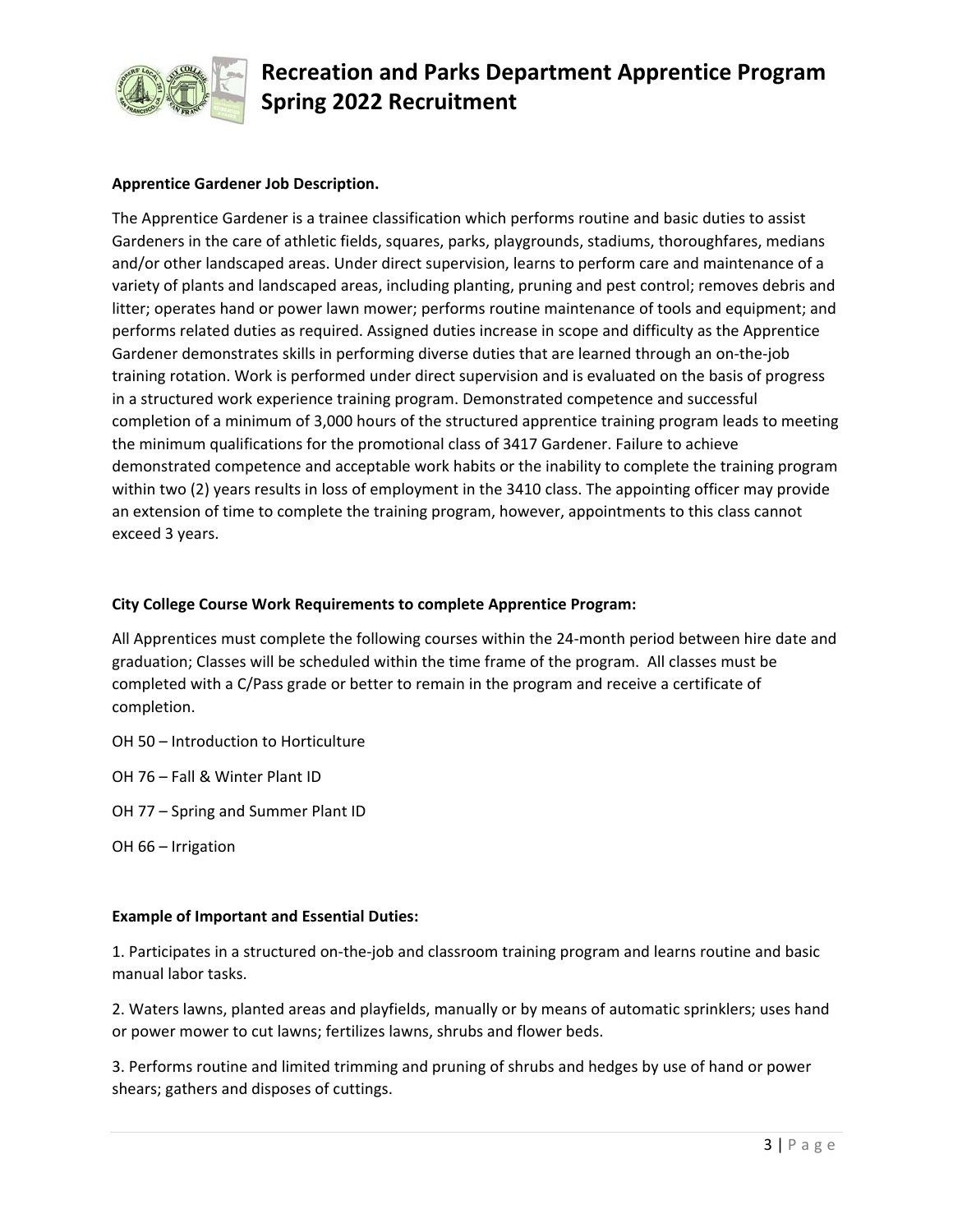

## **Recreation and Parks Department Apprentice Program Spring 2022 Recruitment**

4. With close supervision, sprays herbicides; plants and transplants shrubs or small plants; traps or destroys rodents; assists in the renovation of lawns or play areas.

5. Removes debris and litter; sweeps and otherwise cleans play areas, paths or roadways; removes trash; assists in the loading of debris on truck.

6. Rakes and weeds lawns; weeds and cultivates planted areas; cleans restrooms or other auxiliary buildings in a playground or park.

7. Sharpens, cleans and otherwise maintains tools and equipment, and performs general maintenance duties.

8. Assists in responding to specific service requests generated by the public, department or other City agency.

9. Loads and unloads materials, supplies, and equipment on and off trucks in proper and safe manner.Minimum and Desirable Qualifications for the Apprentice Gardener 3410 position.

1. \*\*\*Meet admission and eligibility requirements for enrollment at City College of San Francisco as follows:

## **Minimum Qualifications**

a.) You must be eighteen (18) years old on or before the first day of instruction for the term which you are applying. or

b.) You are a high school graduate; or

c.) You are the equivalent of a high school graduate, i.e., you have passed GED or a state's high school proficiency examination;

d) You completed a minimum of 120 high school credits and have submitted a permission/consent form. Please visit the High School Programs page for more information.

Please visit the link for City College of San Francisco's admission policy:

https://www.ccsf.edu/admissions‐recordsregistration/credit‐admission

AND

 2. Possession of a valid California (Class C) driver's license (Copy of a driver's license must be submitted with application)

\*\*\*NOTE: If selected for this program, participants must register with City College of San Francisco, and enrolled in OH 50 Introduction to Environmental Horticulture. Please visit the City College of San Francisco website for registration information. https://www.ccsf.edu/en/student‐services/admissions‐ and‐registration/registration.html